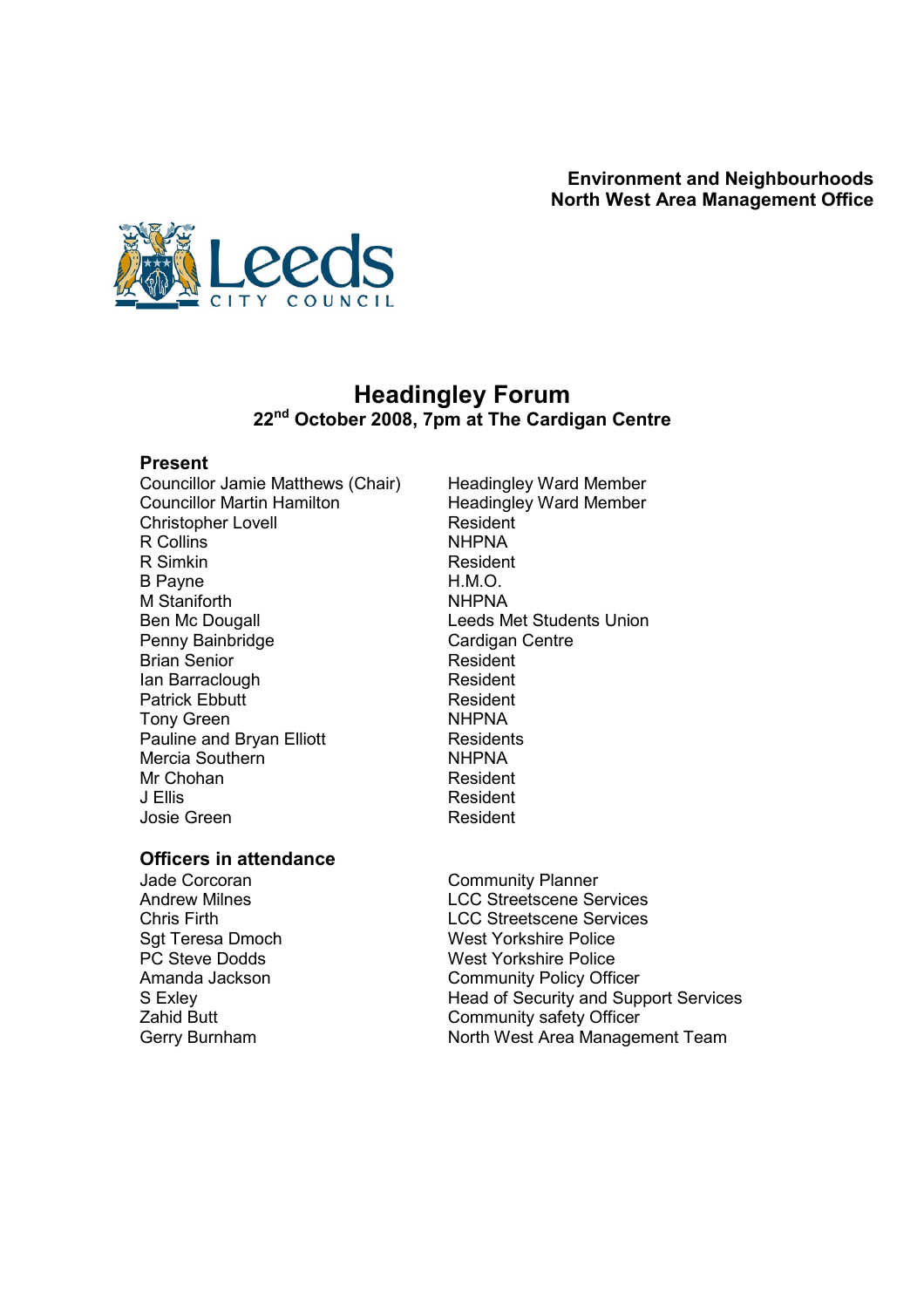### 1.0 Introductions and Apologies

- 1.1 Cllr Jamie Matthews welcomed everyone to the meeting and introduced the Officers in attendance.
- 1.2 Apologies were received from Rachel Harkess, Max Farrar, David Collett, Richard Tyler, Inspt Ian Croft and A Faulter.

#### 2.0 Leeds Girls High School (LGHS)

- 2.1 Jade Corcoran the Community Planner for Inner North West gave an update on LGHS:
	- The submitted PPG17 Assessment is not sufficiently robust with discrepancies throughout the report that lead to unfounded conclusions. In addition, Sport England is not satisfied that any of the exceptions of their Playing Field Policy have been demonstrated.
	- The most recent assessment that has been received discusses the potential of the playing fields to serve as open space, and does not address the concerns expressed regarding the appraisal of the playing fields. There are several concerns with the depth and relevance of the subsequent report.
	- English Heritage considers that the proposed development does not respect the existing urban form of the area. Objection has also been raised to extension of Rose Court.
	- The Local Planning Authority has concerns in terms of design, conservation, and landscape.
	- The Local Authority's Highway Officers have requested a Travel Plan, revised Transport Assessment and more details of general parking provision. In addition to this, they have objected to the proposed vehicular access onto Headingley Lane.
	- Lastly, Yorkshire Water have also raised objection to the development as two of the proposed units will be located over the line of sewers, which could jeopardise Yorkshire Water's ability to maintain the sewerage Network.

#### 3.0 Update on HDT's proposals for the development of the former Headingley Primary school:

3.1 Background information was circulated at the meeting – copies to be distributed with the minutes.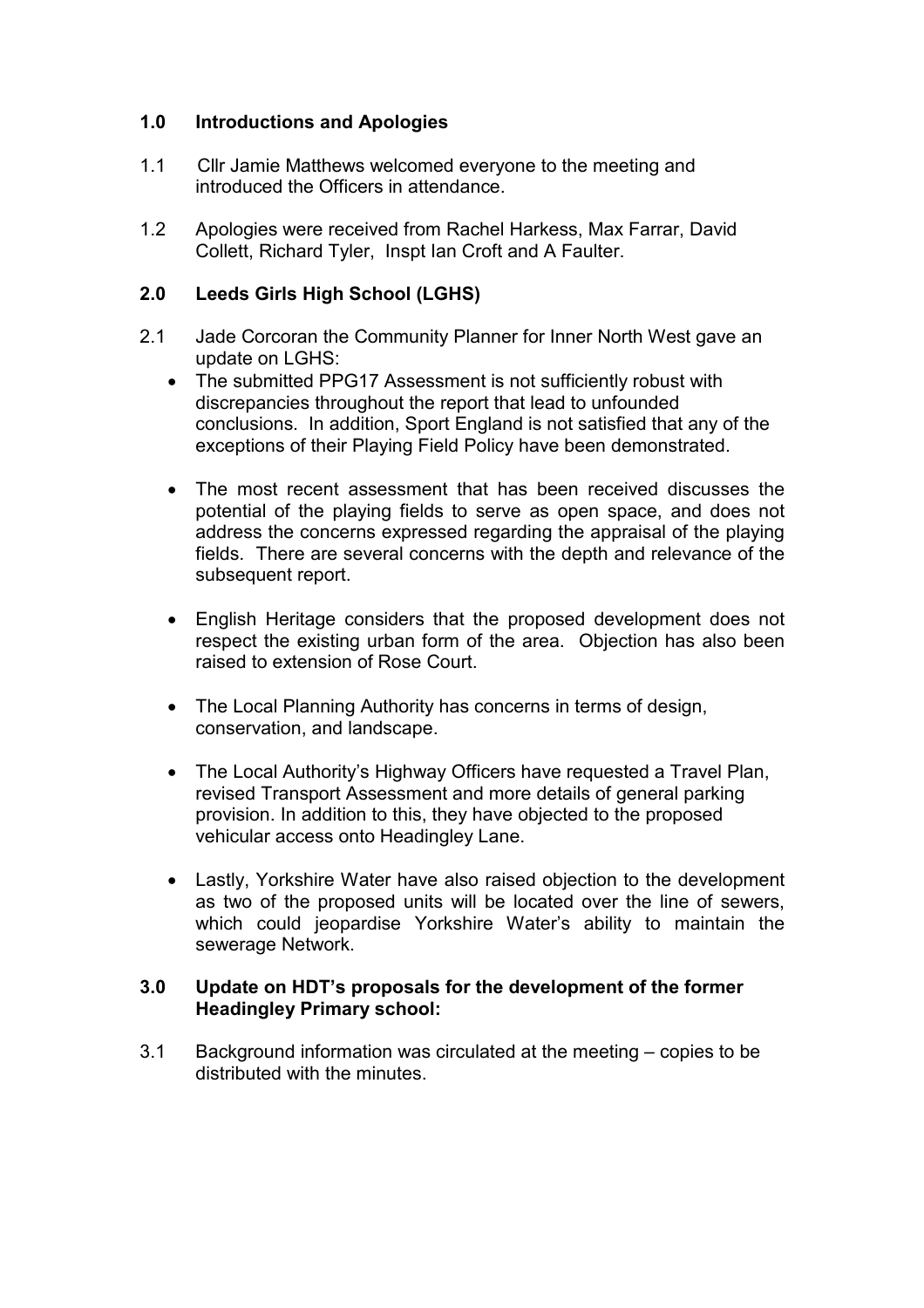#### 4.0 Streetscene

- 4.1 AM informed the meeting that he was moving to a new position within Streetscene Services and introduced Chris Firth as the new Area Manager for the Headingley area.
- 4.2 Student Changeover AM advised that 800 tonnes of waste was removed from the area during this period, resulting in an additional cost of £36,000. Budgets for 2009/10 have not yet been agreed.
- 4.3 Leaf fall sweeping schedules will be altered to enable the service to deal with the leafing programme. The worst effected areas are being targeted. This is predominately the roads off Headingley Lane, Wood Lane and areas around the centre.
- 4.4 Traffic Regulation Orders are being introduced in the following areas; Tree Lawns, Ash Road, Queenswood Road, Chestnut Avenue and Cliffe Road. Parking restrictions will be in place between 9.00am and 12.00 or 1.00pm to allow Streetscene Services to carryout refuse collection and street cleansing. These restrictions will be enforceable with a fine.
- 4.5 BP commented that he recently counted 135 cars parked on the proposed yellow line area. He felt that parking restrictions should be for the whole area otherwise the problem was just being shifted and not resolved. Cllr M responded that these were not permanent parking restrictions.
- 4.6 The recent dispute with regards to pay and grading within Streetscene has not been resolved as yet.
- 4.7 Ginnels a local resident raised concerns that the ginnels between Headingley and Hyde Park were ankle deep in leaves. Specific areas include Cumberland Road, Grosvenor Road and Cliffe Lane. CF to follow up. Action CF
- 4.8 A resident of Granby Close informed the meeting that despite numerous requests residents of this block had still not received green bags. In addition, the bins at the back of the Granby's were overflowing and the area was in an appalling condition. CF to follow up. Action CF
- 4.9 Concerns were raised regarding the lack of litter bins in the area. Cumberland Road was specifically mentioned. Local Ward Councillors to work with Streetscene Officers on the allocation of new bins. Action Cllrs and CF
- 4.10 A number of residents felt that LCC were too lenient with landlords. One resident gave an example of where it had taken six months to remove furniture from a kerb side. CF confirmed that the dumping of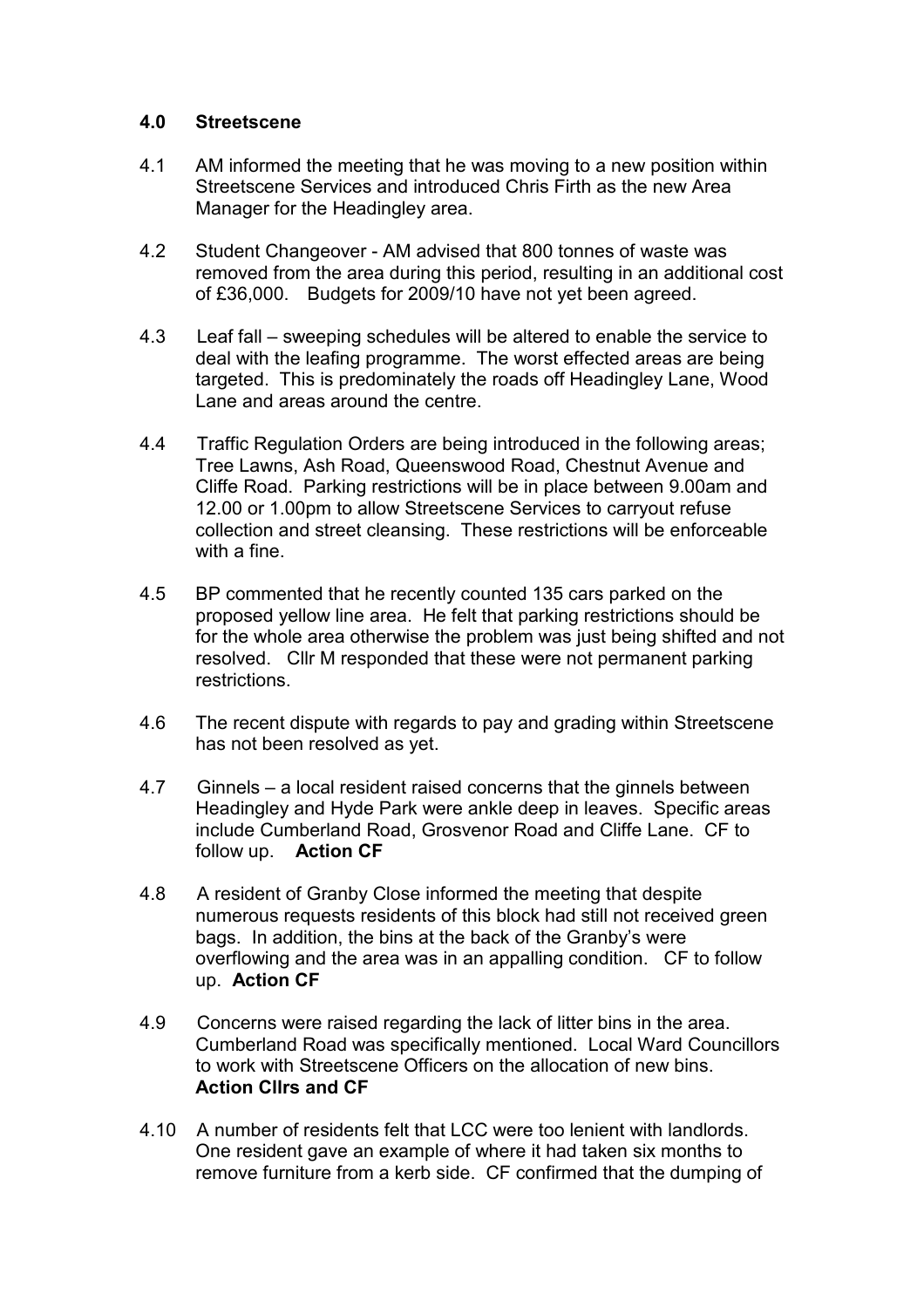rubbish was a problem in the area and that Streetscene were looking at recruiting an Enforcement Officer specifically for the Headingley. Residents were encouraged to report incidents to the contact centre - Tel 0113 3984760.

4.11 Cllr Matthews informed the meeting that Headingley was a unique area and various initiatives were being considered to tackle Streetscene issues.

#### 5.0 Student Changeover

- 5.1 Amanda Jackson the Community Policy Officer from the University of Leeds introduced herself and gave an update on the work currently being undertaken by the University to educate students on community issues. A Community Guide was circulated – this is given to all students moving from Halls of Residence to privately rented accommodation. Copies available upon request.
- 5.2 Concerns were raised that although an enormous amount of effort and resources were put into the student changeover the situation was equally as bad as previous years. Some residents felt that tougher measures were required to tackle this problem.
- 5.3 Steve Exley Head of Security and Support Services at the University answered questions and informed the meeting that disciplinary action will be taken against student offenders.
- 5.4 Forum members were reminded of the Neighbourhood Helpline this is a University initiative to report incidents of anti social behaviour from student neighbours. Tel 0113 3431064. Email: neighbourhood.helpline@leeds.ac.uk

#### 6.0 Noise Nuisance

6.1 Cllr Matthews is working with LCC Officers on ways of reducing noise nuisance. This issue will be revisited at the next Forum.

#### 7.0 Police Update

- 7.1 Sgt Teresa Dmoch provided an update from the Neighbourhood Policing Team (NPT):
	- $\triangleright$  An unprovoked attack took place in the early hours of Saturday 18<sup>th</sup> October in the Mayville area. Two students sustained injuries. The NPT attended the scene and 3 arrests were made. It was emphasised that this was a one-off incident however high visibility patrols are in the area to reassure residents.
	- $\triangleright$  Additional resources are being requested in the run up to the Christmas period. The NPT are working closely with licensees on